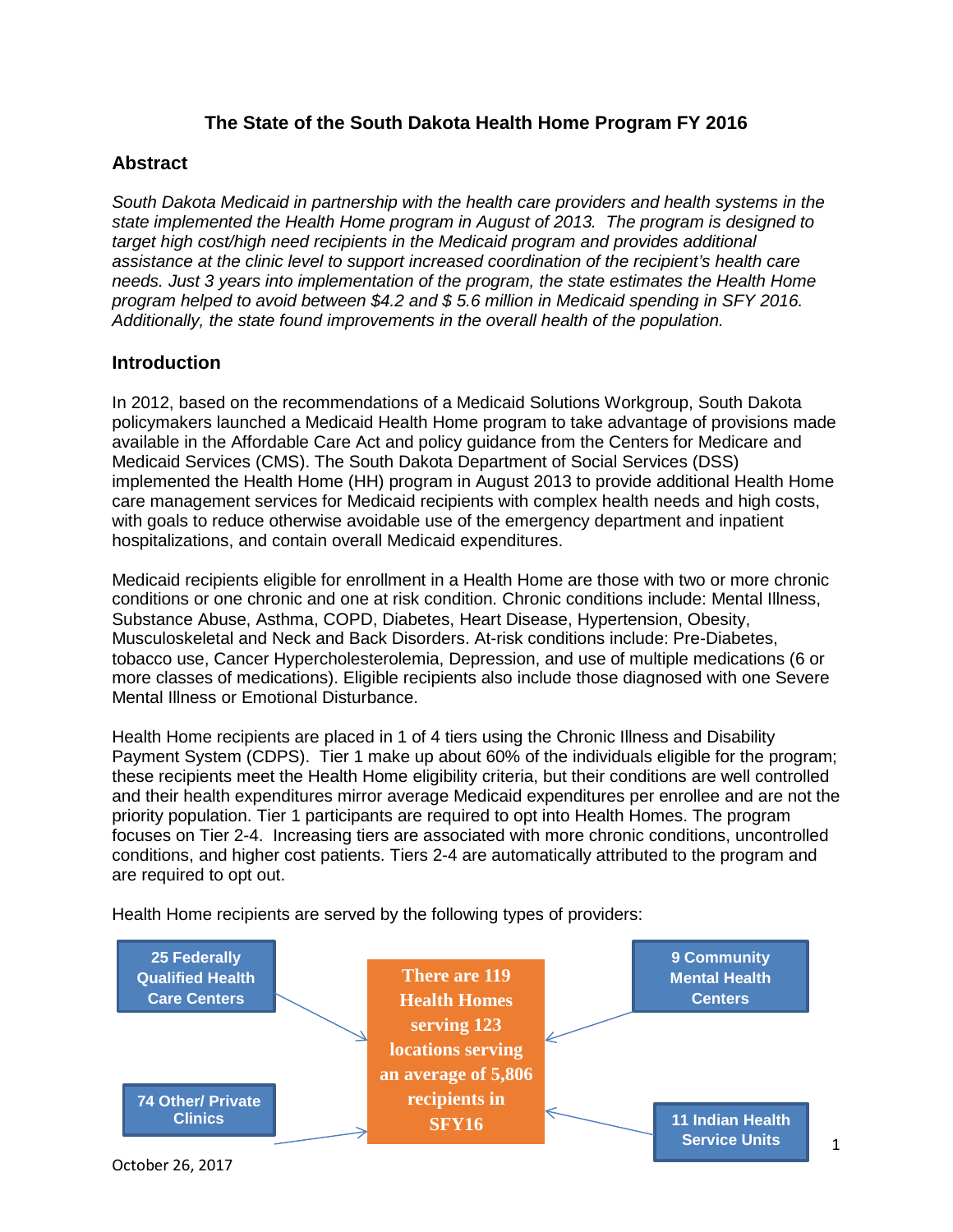The make-up of the recipients in the health home program is identified as follows:



## **Core Services**

Health Homes are paid a Per Member Per Month payment to provide recipients the Core Services in addition to the Fee for Service Payments made for other healthcare services. These Core Services include Comprehensive Care Management, Care Coordination, Health Promotion, Comprehensive Transitional Care, Recipient and Family Support Services and Referrals to Community and Social Support Services. Additional information about these services can be found

at [http://dss.sd.gov/docs/medicaid/pcpcoreservicesspecificfinalforweb.pdf.](http://dss.sd.gov/docs/medicaid/pcpcoreservicesspecificfinalforweb.pdf)

## **Methods**

## **Financial Analysis**

South Dakota has an average participation in the health home program of 5,800 health home recipients per month. Due to the relatively small number of participants in comparison to other states, South Dakota created a methodology to work with small numbers. During SFY 2015, the state received a preliminary analysis indicating successful avoidance of Medicaid expenditures in the Health Homes Program. The analysis supported a reduction of 1.2 claims per member per month (PMPM). A full financial analysis was unable to be completed due to the limited data for the program available in SFY 2015.

After SFY 2016, the state determined there was enough historical data to begin a full financial analysis of avoided expenditures as a result of the Health Home program. Two methodologies were used in SFY 2016 to provide further confirmation that the Health Home program is successfully avoiding Medicaid expenditures. Both analyses yielded similar results.

Analytical Method 1 compared key measures of success such as ER visits, Hospital Admissions, and average recipient Medicaid spending per month between SFY2011 and SFY 2016. This method yielded a net avoidance of \$4.2 million in Medicaid spending in SFY 2016. In addition this method provided the results identified on the next page.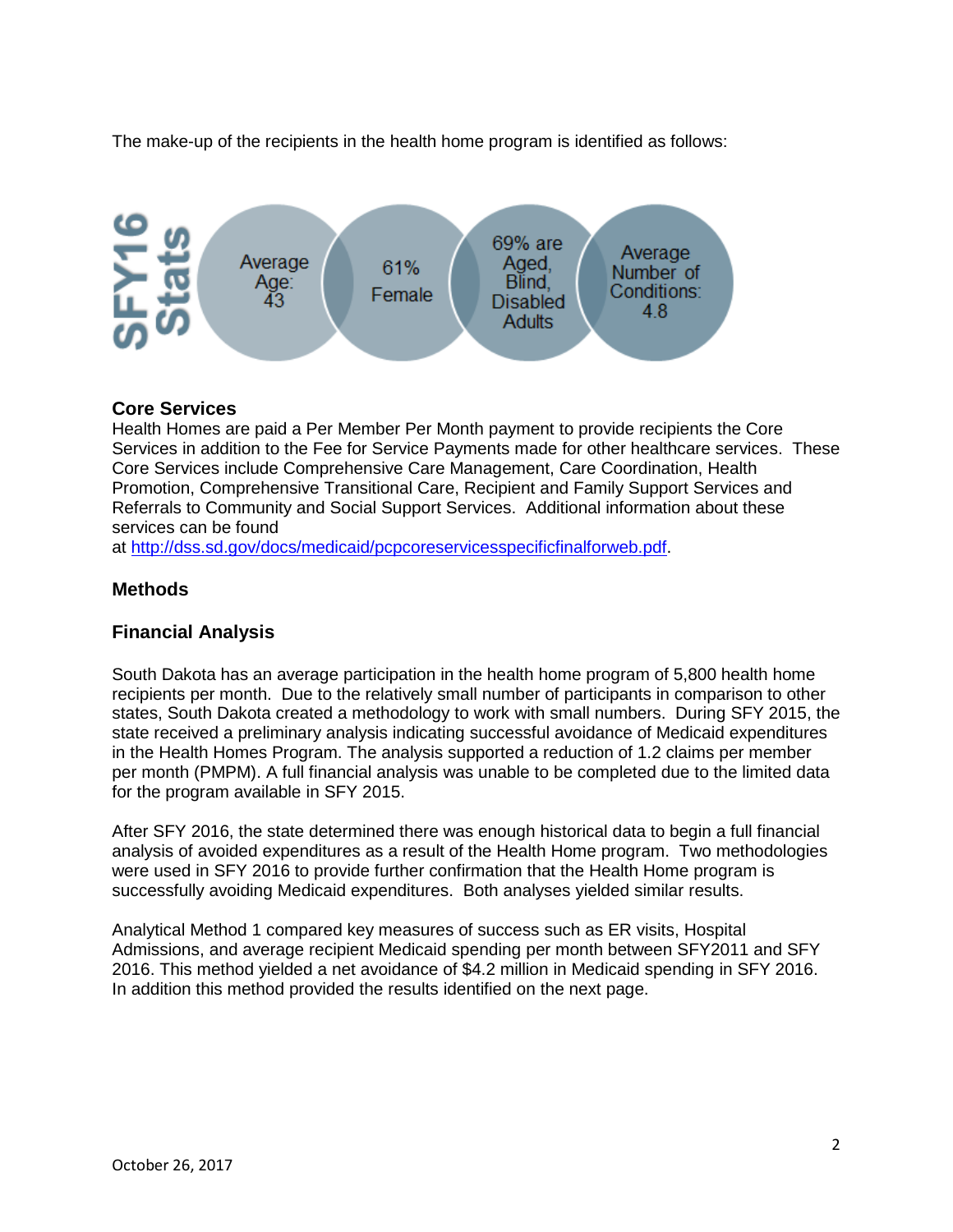

Analytical Method 2 used a more statistically rigorous approach to identify a group of similar individuals not enrolled in the Health Home program and compared their spending to those enrolled in the program. This method yielded a net cost avoidance of \$5.6 million in Medicaid spending. In other words, the Medicaid budget would have been \$5.6 million dollar higher without the program. See Figure 1.



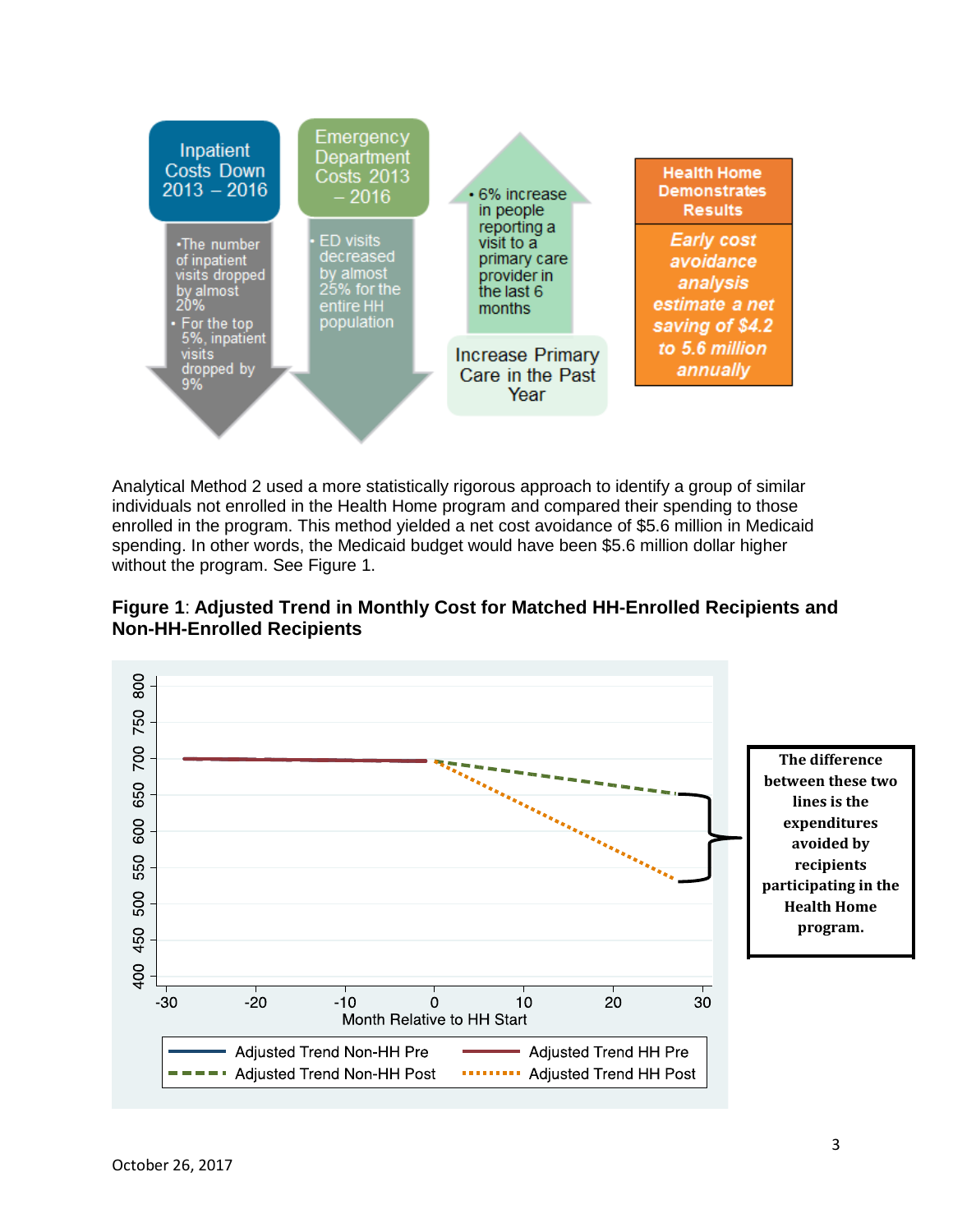#### **Outcomes Analysis**

On a bi-annual basis, Providers who participate in the Health Home program are required to report outcome measures for each recipient provided a core service in that timeframe. The outcome measures include clinical outcome measures, patient experience measures, and measures to gauge the saturation of the health home model in participating clinics.

Although outcome measures have been collected since implementation of the Health Homes program, initial results indicated that several measures needed to be adjusted in order to ensure that the measures collected were yielding accurate results. South Dakota Medicaid worked with a group of stakeholders to refine outcome measures to optimize reporting. Most measures established a baseline with the July 1 to December 31, 2015 reporting period in SFY 2016.

Measures with a consistent data source between SFY 2014 and SFY 2016 show improvement in the health of participants and success in transforming primary care in the Health Homes program:



Measures that established a baseline in SFY16 show improvement between Period 5 and 6 of SFY 16. Selected measures are shown below: